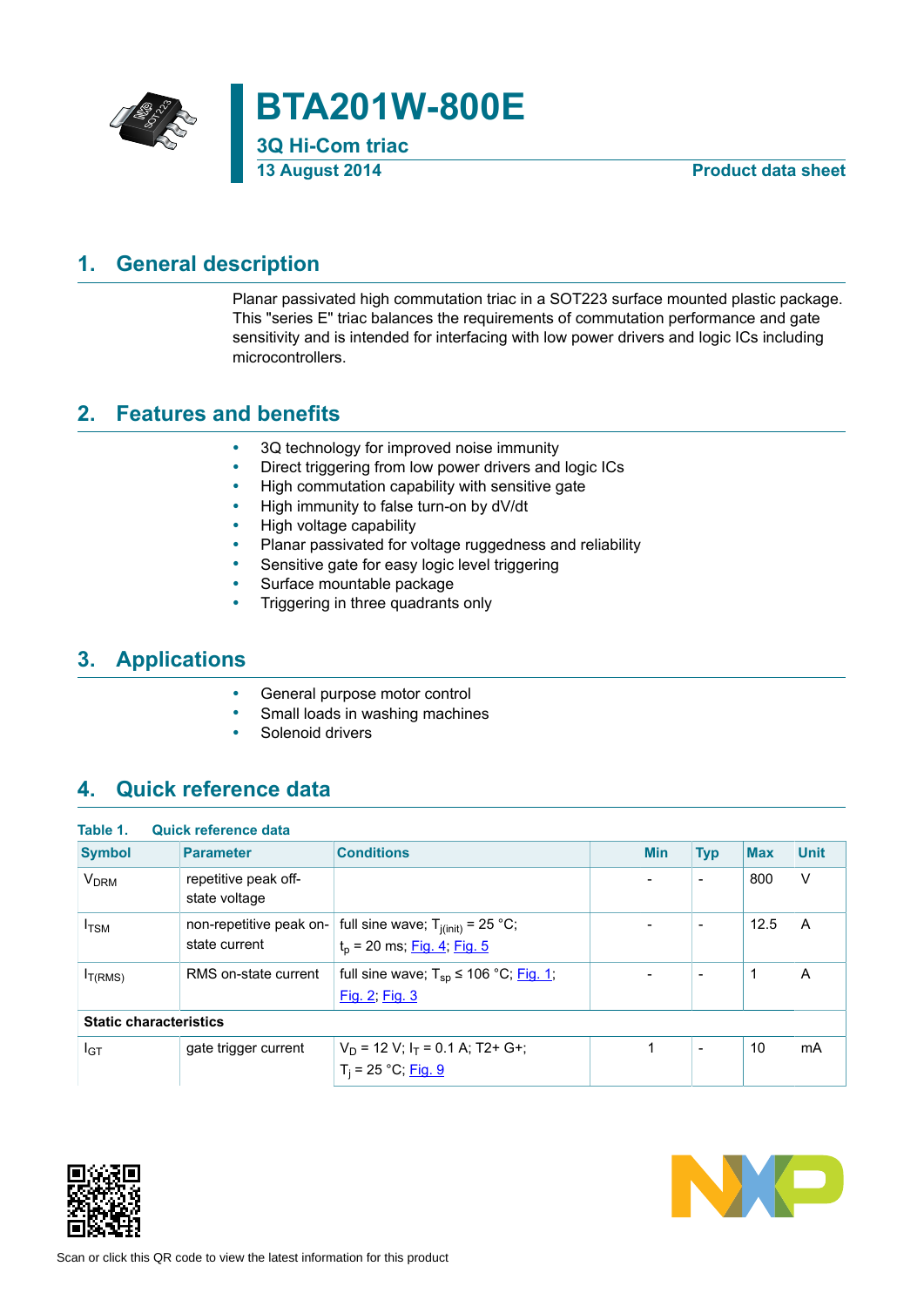### **3Q Hi-Com triac**

| <b>Symbol</b> | <b>Parameter</b> | <b>Conditions</b>                                             | <b>Min</b> | <b>Typ</b>               | <b>Max</b> | <b>Unit</b> |
|---------------|------------------|---------------------------------------------------------------|------------|--------------------------|------------|-------------|
|               |                  | $V_D$ = 12 V; $I_T$ = 0.1 A; T2+ G-;<br>$T_i = 25 °C;$ Fig. 9 |            | $\overline{\phantom{0}}$ | 10         | mA          |
|               |                  | $V_D$ = 12 V; $I_T$ = 0.1 A; T2- G-;<br>$T_i = 25 °C;$ Fig. 9 |            | $\overline{\phantom{0}}$ | 10         | mA          |

# <span id="page-1-0"></span>**5. Pinning information**

| Table 2.       |                | <b>Pinning information</b> |                                          |                       |
|----------------|----------------|----------------------------|------------------------------------------|-----------------------|
| Pin            | <b>Symbol</b>  | <b>Description</b>         | <b>Simplified outline</b>                | <b>Graphic symbol</b> |
|                | Τ1             | main terminal 1            |                                          |                       |
| $\overline{2}$ | T <sub>2</sub> | main terminal 2            |                                          | $s$ ym $051$          |
| 3              | G              | gate                       |                                          |                       |
| 4              | T2             | main terminal 2            | $-11$ $-2$ $-3$<br><b>SC-73 (SOT223)</b> |                       |

# <span id="page-1-1"></span>**6. Ordering information**

| <b>Ordering information</b><br>Table 3. |                |                                                                     |                    |  |  |  |  |
|-----------------------------------------|----------------|---------------------------------------------------------------------|--------------------|--|--|--|--|
| <b>Type number</b>                      | <b>Package</b> |                                                                     |                    |  |  |  |  |
|                                         | <b>Name</b>    | <b>Description</b>                                                  | <b>Version</b>     |  |  |  |  |
| BTA201W-800E                            | SC-73          | plastic surface-mounted package with increased heatsink; 4<br>leads | SOT <sub>223</sub> |  |  |  |  |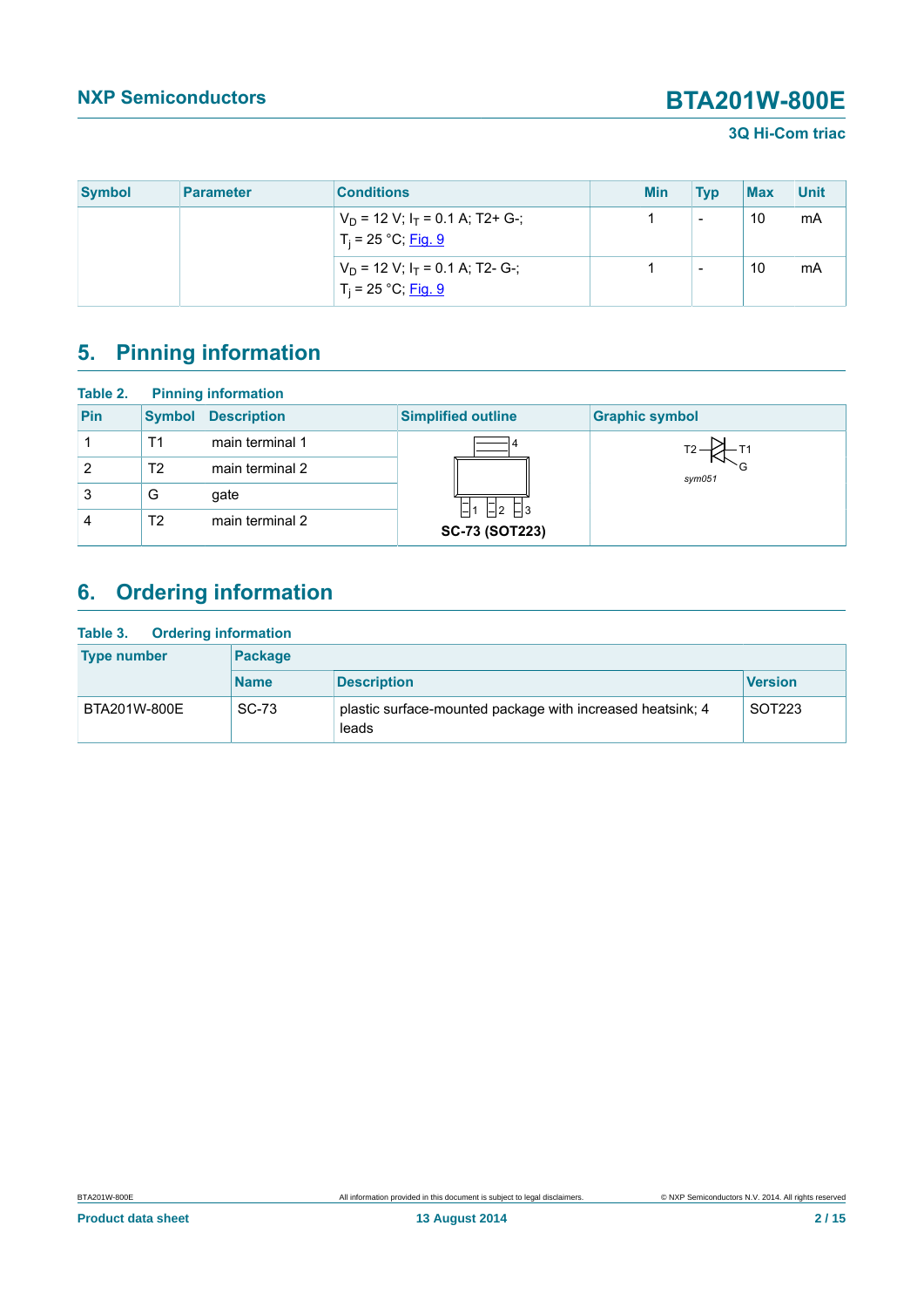**3Q Hi-Com triac**

## <span id="page-2-2"></span>**7. Limiting values**

#### **Table 4. Limiting values**

*In accordance with the Absolute Maximum Rating System (IEC 60134).*

| <b>Symbol</b>          | <b>Parameter</b>                  | <b>Conditions</b>                                                       | <b>Min</b>               | <b>Max</b>   | <b>Unit</b>  |
|------------------------|-----------------------------------|-------------------------------------------------------------------------|--------------------------|--------------|--------------|
| <b>V<sub>DRM</sub></b> | repetitive peak off-state voltage |                                                                         | $\overline{\phantom{a}}$ | 800          | V            |
| $I_{T(RMS)}$           | RMS on-state current              | full sine wave; $T_{sp} \le 106 °C$ ; Fig. 1;<br>Fig. 2; Fig. 3         | $\overline{\phantom{a}}$ | 1            | A            |
| $I_{TSM}$              | non-repetitive peak on-state      | full sine wave; $T_{j(int)} = 25$ °C; $t_p$ 16.7 ms                     | $\overline{\phantom{a}}$ | 13.7         | A            |
|                        | current                           | full sine wave; $T_{j(int)} = 25 °C$ ;<br>$t_p$ = 20 ms; Fig. 4; Fig. 5 | $\overline{\phantom{a}}$ | 12.5         | A            |
| $I^2t$                 | $I2t$ for fusing                  | $t_0$ = 10 ms; SIN                                                      | $\overline{\phantom{a}}$ | 0.78         | $A^2s$       |
| $dl_T/dt$              | rate of rise of on-state current  | $I_T$ = 1.5 A; $I_G$ = 0.2 A; dl <sub>G</sub> /dt = 0.2 A/µs            | $\overline{\phantom{a}}$ | 100          | $A/\mu s$    |
| l <sub>GM</sub>        | peak gate current                 |                                                                         | $\overline{\phantom{a}}$ | $\mathbf{1}$ | A            |
| $P_{GM}$               | peak gate power                   |                                                                         | $\overline{\phantom{a}}$ | 2            | W            |
| $P_{G(AV)}$            | average gate power                | over any 20ms period                                                    | $\overline{\phantom{a}}$ | 0.1          | W            |
| $T_{\text{stg}}$       | storage temperature               |                                                                         | $-40$                    | 150          | $^{\circ}$ C |
| $T_j$                  | junction temperature              |                                                                         | $\overline{\phantom{a}}$ | 125          | $^{\circ}C$  |

<span id="page-2-0"></span>

<span id="page-2-1"></span>

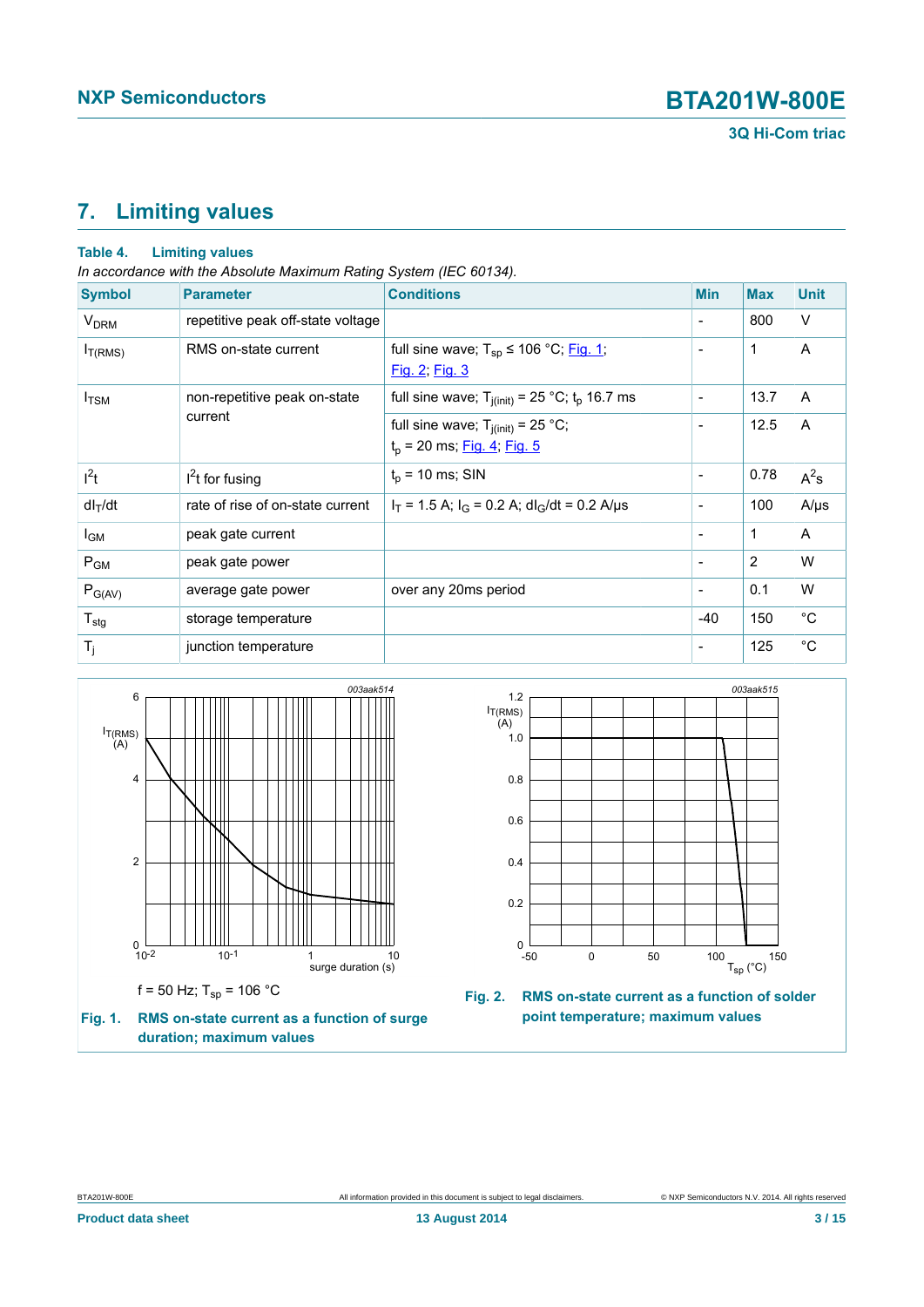### **3Q Hi-Com triac**

<span id="page-3-1"></span><span id="page-3-0"></span>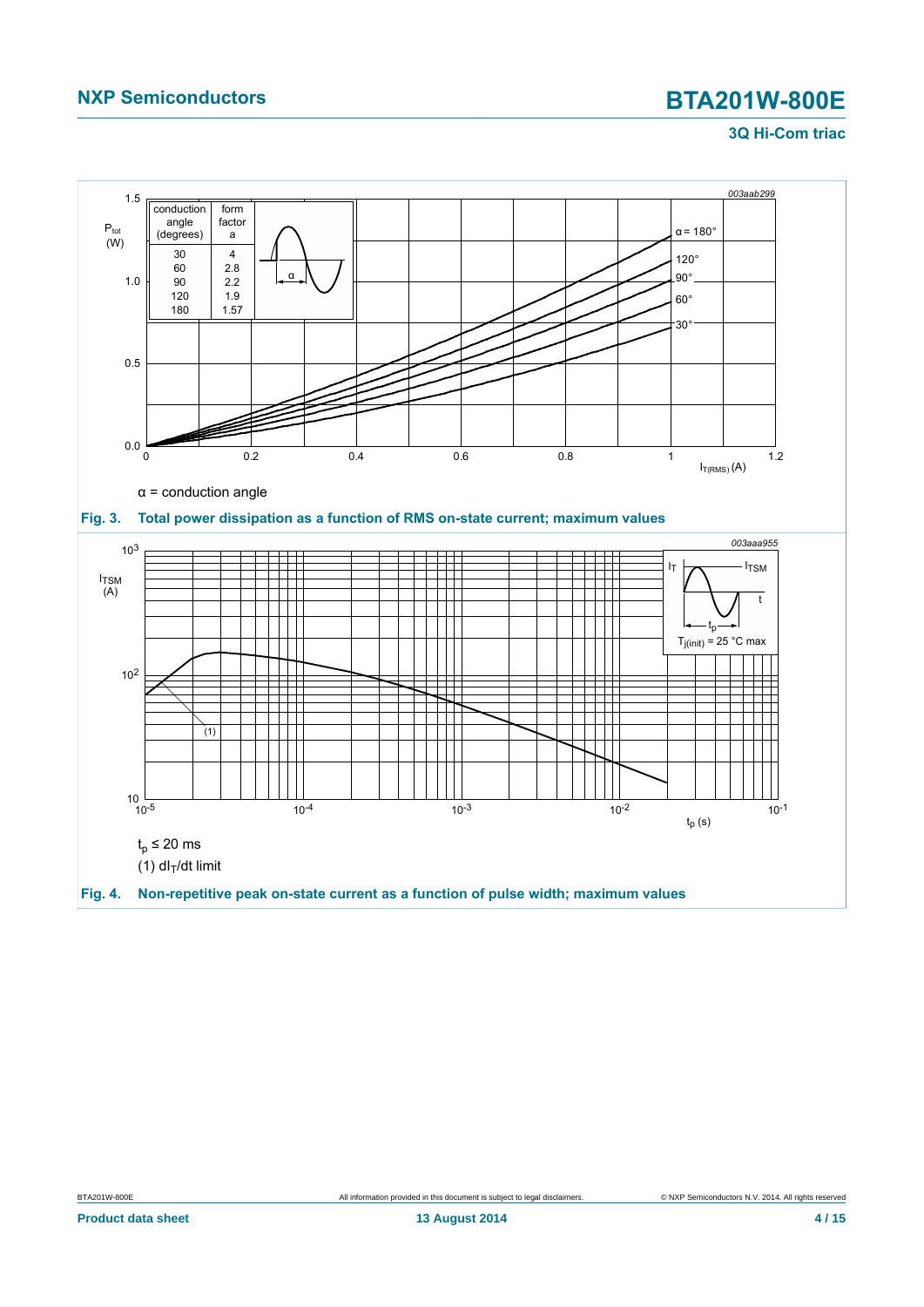### **3Q Hi-Com triac**

<span id="page-4-0"></span>

BTA201W-800E All information provided in this document is subject to legal disclaimers. 
SURP Semiconductors N.V. 2014. All rights reserved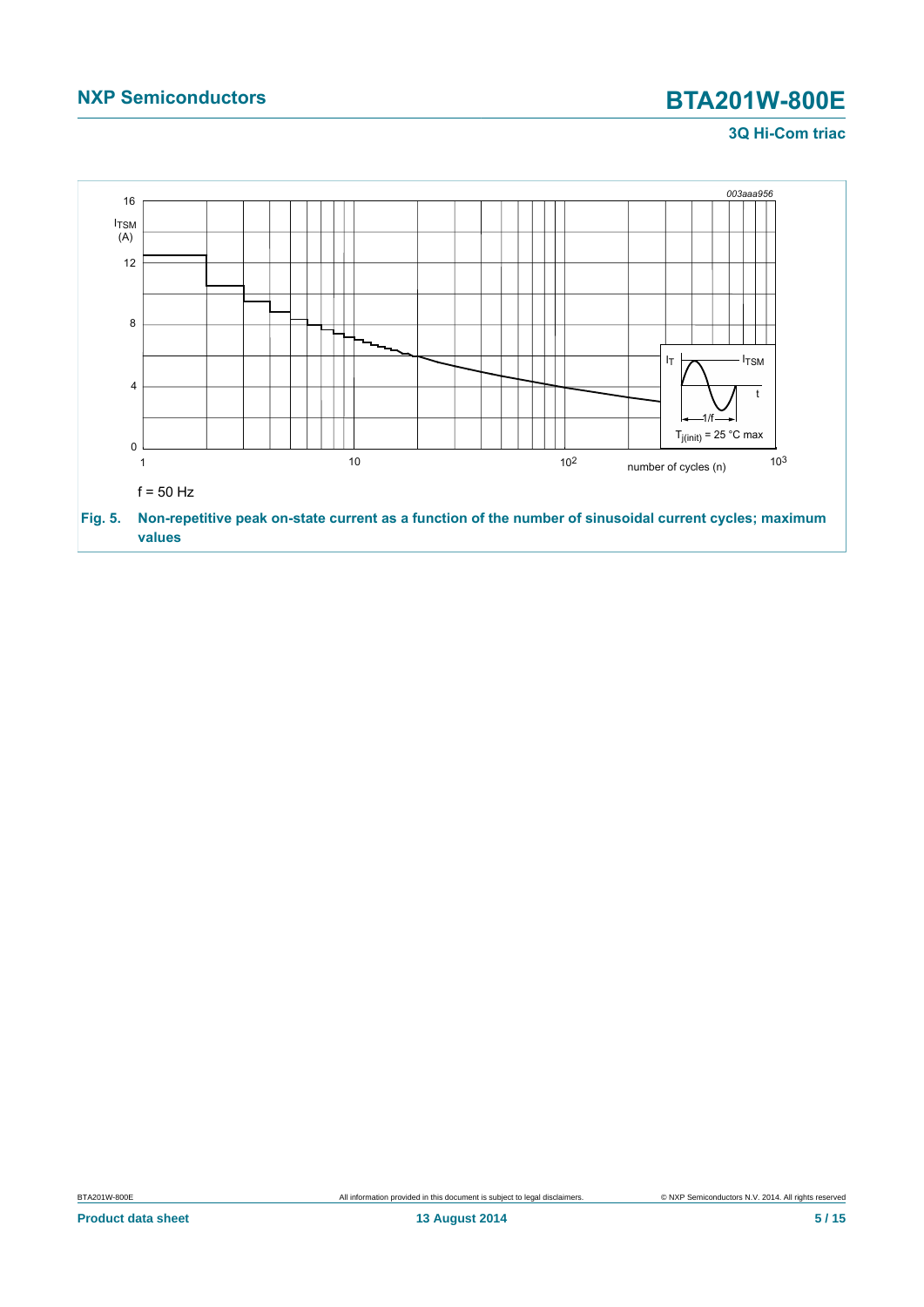

## <span id="page-5-1"></span>**8. Thermal characteristics**

| Table 5.       | <b>Thermal characteristics</b>                         |                                                             |            |            |                          |             |
|----------------|--------------------------------------------------------|-------------------------------------------------------------|------------|------------|--------------------------|-------------|
| <b>Symbol</b>  | <b>Parameter</b>                                       | <b>Conditions</b>                                           | <b>Min</b> | <b>Typ</b> | <b>Max</b>               | <b>Unit</b> |
| $R_{th(i-sp)}$ | thermal resistance<br>from junction to solder<br>point | full and half cycle; Fig. 6                                 |            |            | 15                       | K/W         |
| $R_{th(i-a)}$  | thermal resistance<br>from junction to<br>ambient      | printed circuit board mounted: minimum<br>pad area; Fig. 7  |            | 70         | $\overline{\phantom{0}}$ | K/W         |
|                |                                                        | printed circuit board mounted: minimum<br>footprint; Fig. 8 | -          | 156        | $\overline{\phantom{a}}$ | K/W         |

<span id="page-5-0"></span>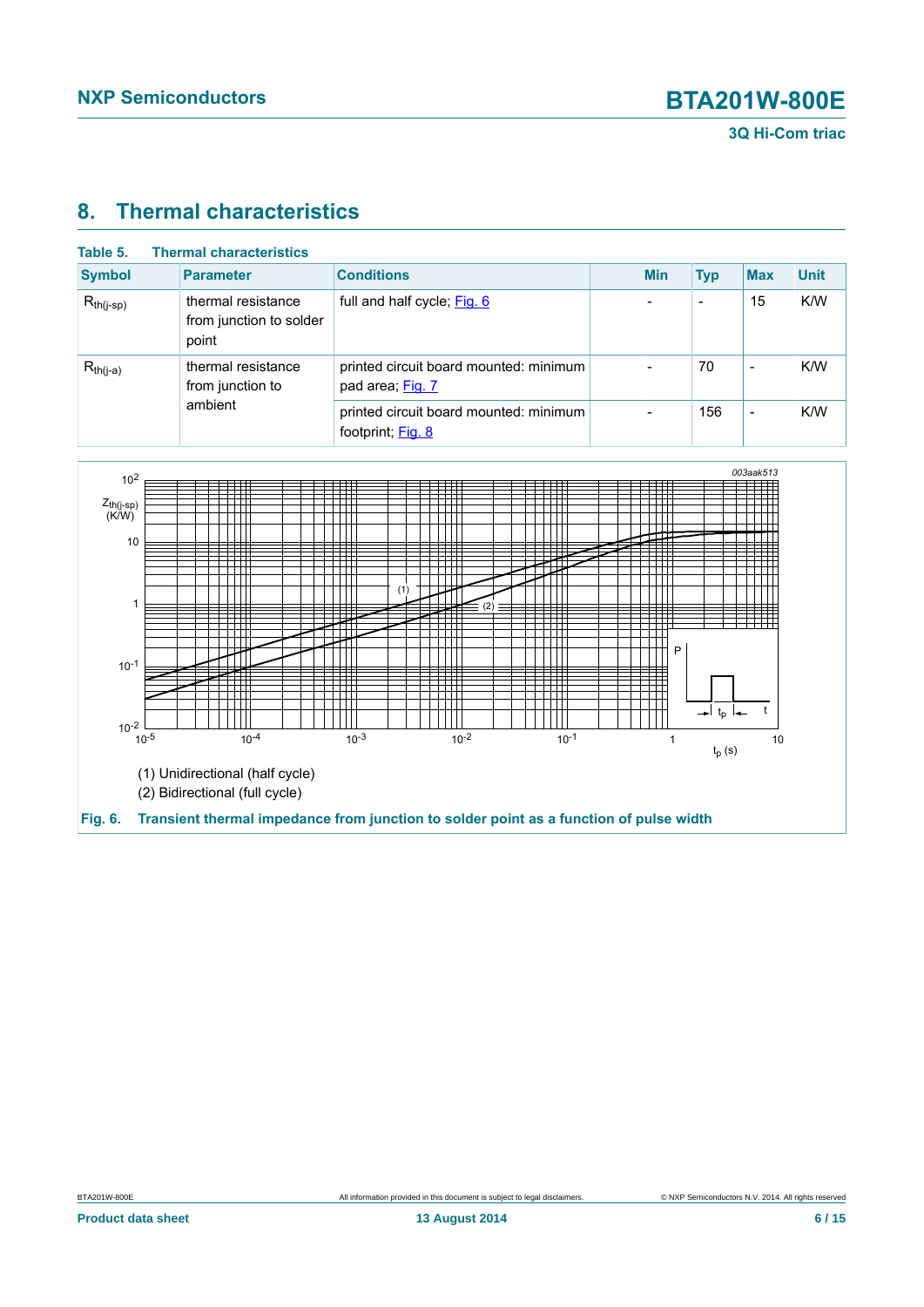### <span id="page-6-1"></span>**3Q Hi-Com triac**

<span id="page-6-0"></span>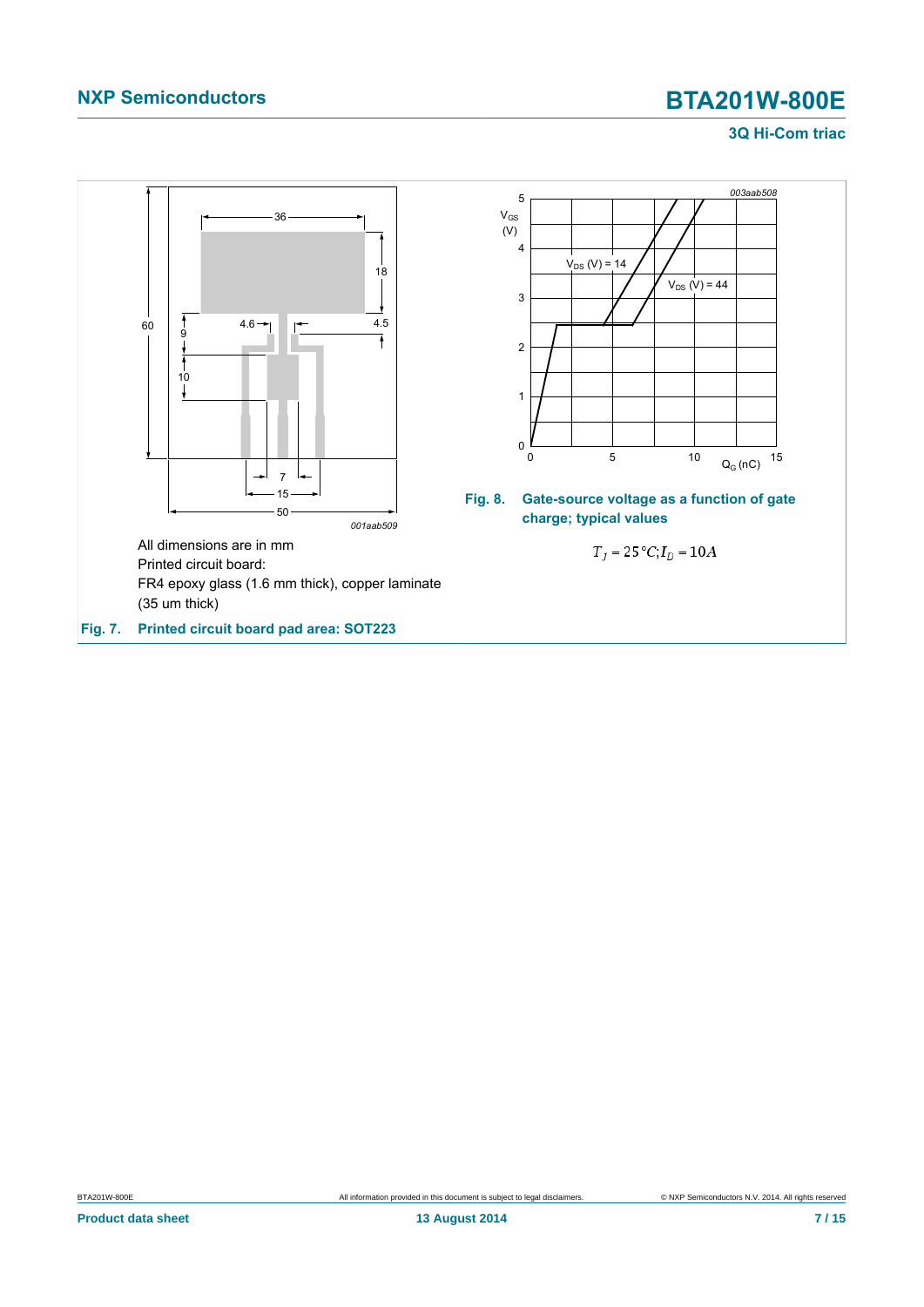## <span id="page-7-0"></span>**9. Characteristics**

| Table 6.                       | <b>Characteristics</b>                   |                                                                                                                                                 |                          |                              |                |                |
|--------------------------------|------------------------------------------|-------------------------------------------------------------------------------------------------------------------------------------------------|--------------------------|------------------------------|----------------|----------------|
| <b>Symbol</b>                  | <b>Parameter</b>                         | <b>Conditions</b>                                                                                                                               | <b>Min</b>               | <b>Typ</b>                   | <b>Max</b>     | <b>Unit</b>    |
| <b>Static characteristics</b>  |                                          |                                                                                                                                                 |                          |                              |                |                |
| $I_{GT}$                       | gate trigger current                     | $V_D$ = 12 V; $I_T$ = 0.1 A; T2+ G+;<br>$T_i = 25 °C;$ Fig. 9                                                                                   | $\mathbf{1}$             | $\frac{1}{2}$                | 10             | m <sub>A</sub> |
|                                |                                          | $V_D$ = 12 V; $I_T$ = 0.1 A; T2+ G-;<br>$T_i = 25 °C;$ Fig. 9                                                                                   | $\mathbf{1}$             | $\qquad \qquad \blacksquare$ | 10             | mA             |
|                                |                                          | $V_D$ = 12 V; $I_T$ = 0.1 A; T2- G-;<br>$T_i = 25 °C;$ Fig. 9                                                                                   | $\mathbf{1}$             | $\overline{a}$               | 10             | mA             |
| I <sub>L</sub>                 | latching current                         | $V_D$ = 12 V; $I_G$ = 0.1 A; T2+ G-;<br>$T_i = 25 °C;$ Fig. 10                                                                                  | $\blacksquare$           | $\overline{a}$               | 12             | mA             |
|                                |                                          | $V_D$ = 12 V; $I_G$ = 0.1 A; T2+ G+;<br>$T_i = 25 °C;$ Fig. 10                                                                                  | $\overline{\phantom{a}}$ | $\frac{1}{2}$                | 12             | mA             |
|                                |                                          | $V_D$ = 12 V; $I_G$ = 0.1 A; T2- G-;<br>$T_i = 25 °C;$ Fig. 10                                                                                  |                          | $\blacksquare$               | 12             | mA             |
| ΙH                             | holding current                          | $V_D$ = 12 V; T <sub>i</sub> = 25 °C; Fig. 11                                                                                                   | $\frac{1}{2}$            | $\overline{a}$               | 12             | mA             |
| $V_T$                          | on-state voltage                         | $I_T$ = 1.4 A; T <sub>i</sub> = 25 °C; Fig. 12                                                                                                  | $\overline{a}$           | 1.3                          | 1.5            | V              |
| V <sub>GT</sub>                | gate trigger voltage                     | $V_D$ = 12 V; $I_T$ = 0.1 A; T <sub>i</sub> = 25 °C;<br><b>Fig. 13</b>                                                                          | $\frac{1}{2}$            | 0.7                          | 1              | V              |
|                                |                                          | $V_D$ = 400 V; $I_T$ = 0.1 A; T <sub>i</sub> = 125 °C;<br>Fig. 13                                                                               | 0.2                      | 0.3                          | $\overline{a}$ | $\vee$         |
| I <sub>D</sub>                 | off-state current                        | $V_D$ = 800 V; T <sub>i</sub> = 125 °C                                                                                                          | $\overline{a}$           | 0.1                          | 0.5            | mA             |
| <b>Dynamic characteristics</b> |                                          |                                                                                                                                                 |                          |                              |                |                |
| $dV_D/dt$                      | rate of rise of off-state<br>voltage     | $V_{DM}$ = 536 V; T <sub>i</sub> = 125 °C; (V <sub>DM</sub> = 67%<br>of V <sub>DRM</sub> ); exponential waveform; gate<br>open circuit; Fig. 14 | 600                      | $\overline{a}$               | $\overline{a}$ | $V/\mu s$      |
| $dl_{com}/dt$                  | rate of change of<br>commutating current | $V_D$ = 400 V; T <sub>i</sub> = 125 °C; I <sub>T(RMS)</sub> = 1 A;<br>$dV_{com}/dt$ = 20 V/s; (snubberless<br>condition); gate open circuit     | 2.5                      |                              |                | A/ms           |
|                                |                                          | $V_D$ = 400 V; T <sub>i</sub> = 125 °C; I <sub>T(RMS)</sub> = 1 A;<br>$dV_{com}/dt = 10$ V/s; gate open circuit                                 | 3.5                      |                              |                | A/ms           |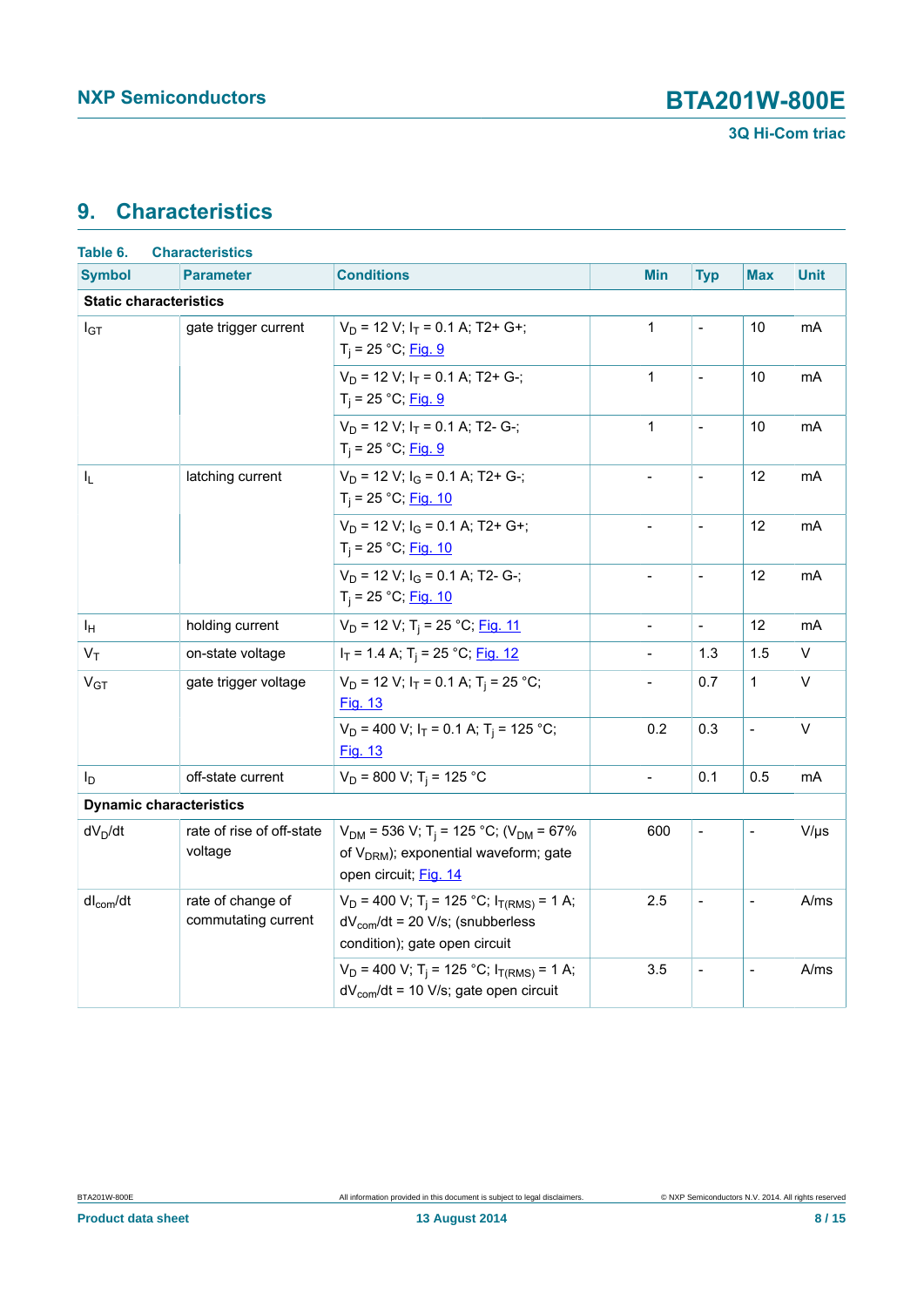#### <span id="page-8-3"></span><span id="page-8-1"></span>**3Q Hi-Com triac**

<span id="page-8-2"></span><span id="page-8-0"></span>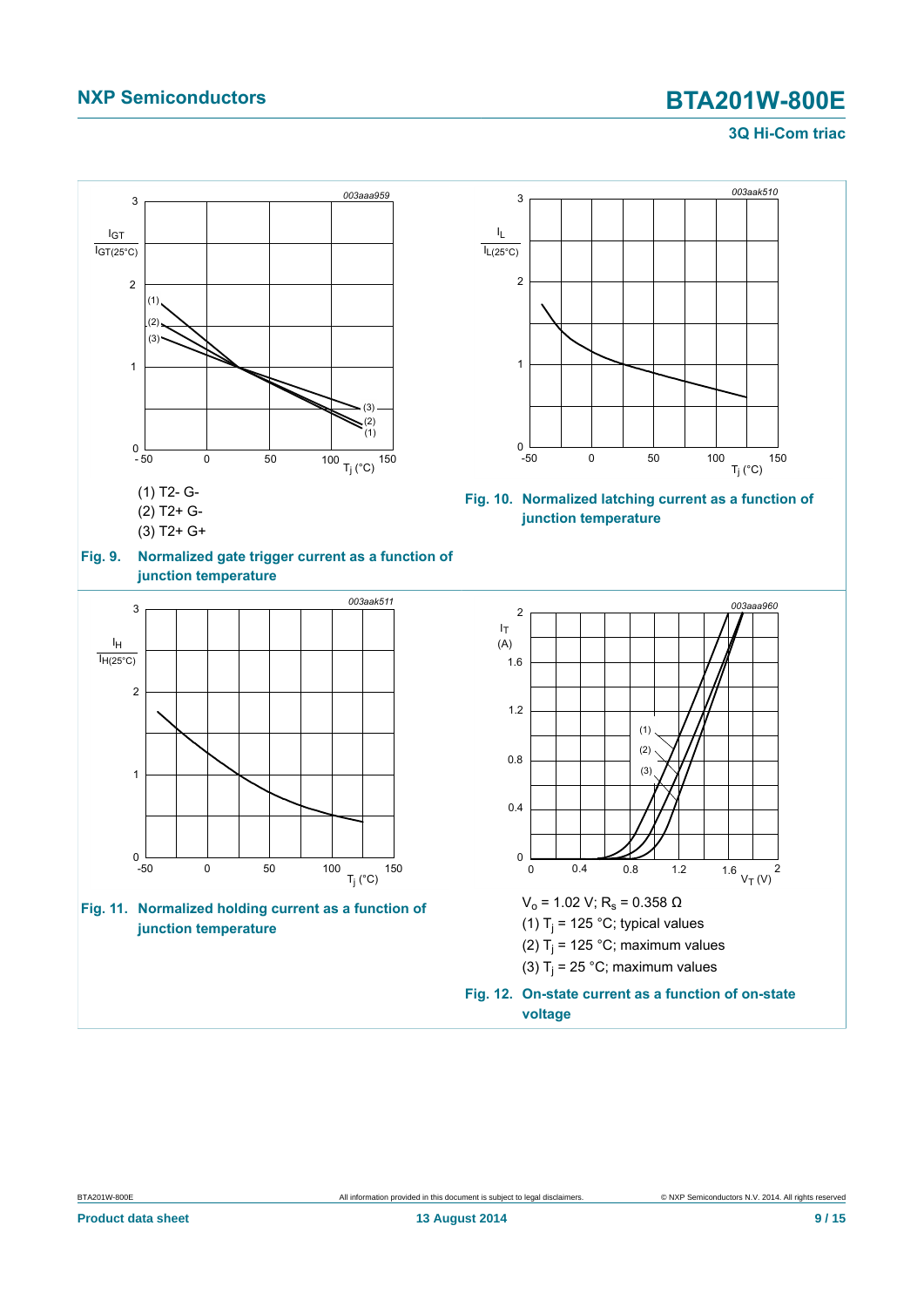### <span id="page-9-1"></span>**3Q Hi-Com triac**

<span id="page-9-0"></span>

BTA201W-800E All information provided in this document is subject to legal disclaimers. 
SURP Semiconductors N.V. 2014. All rights reserved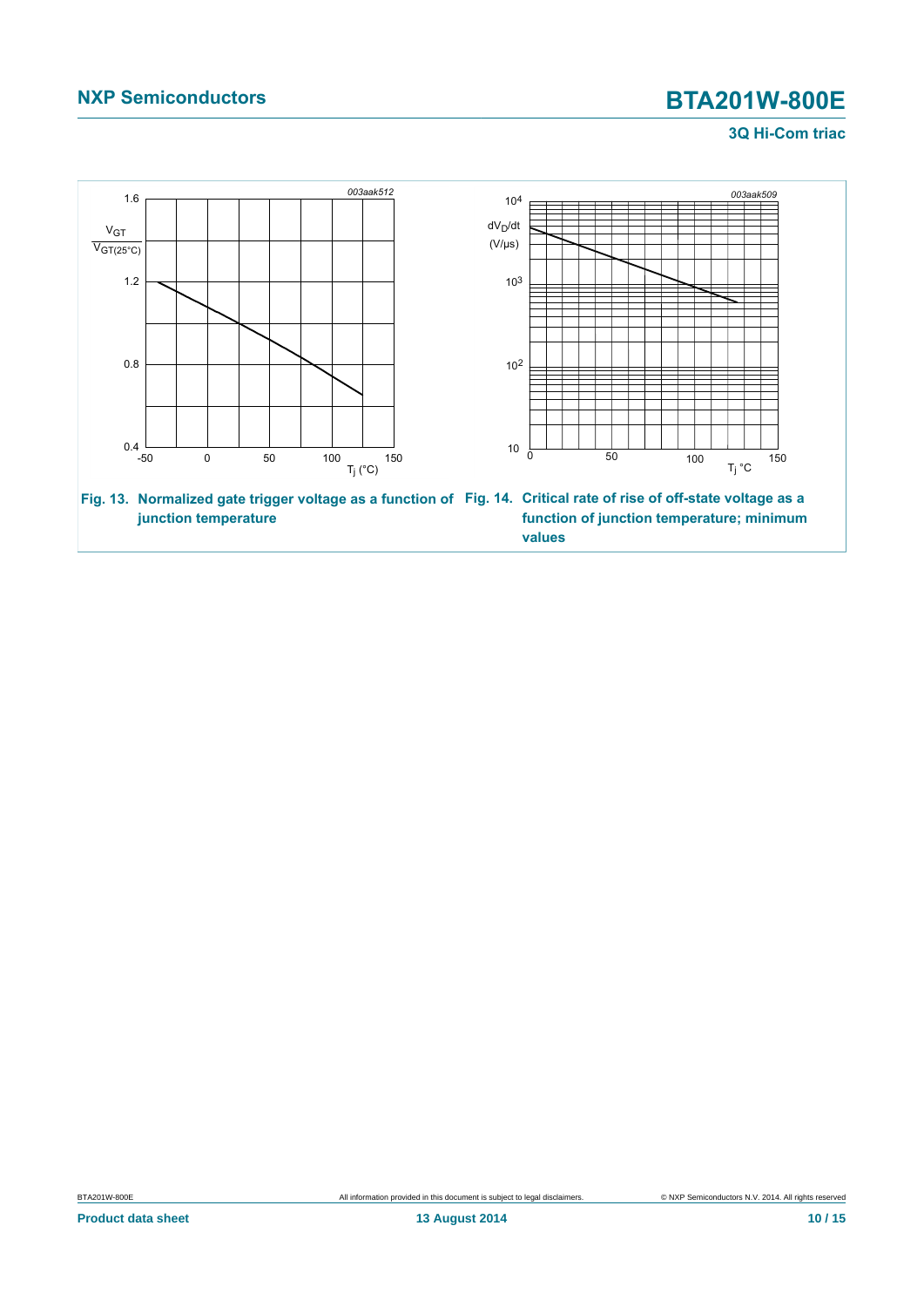

## <span id="page-10-0"></span>**10. Package outline**



**Product data sheet 13 August 2014 11 / 15**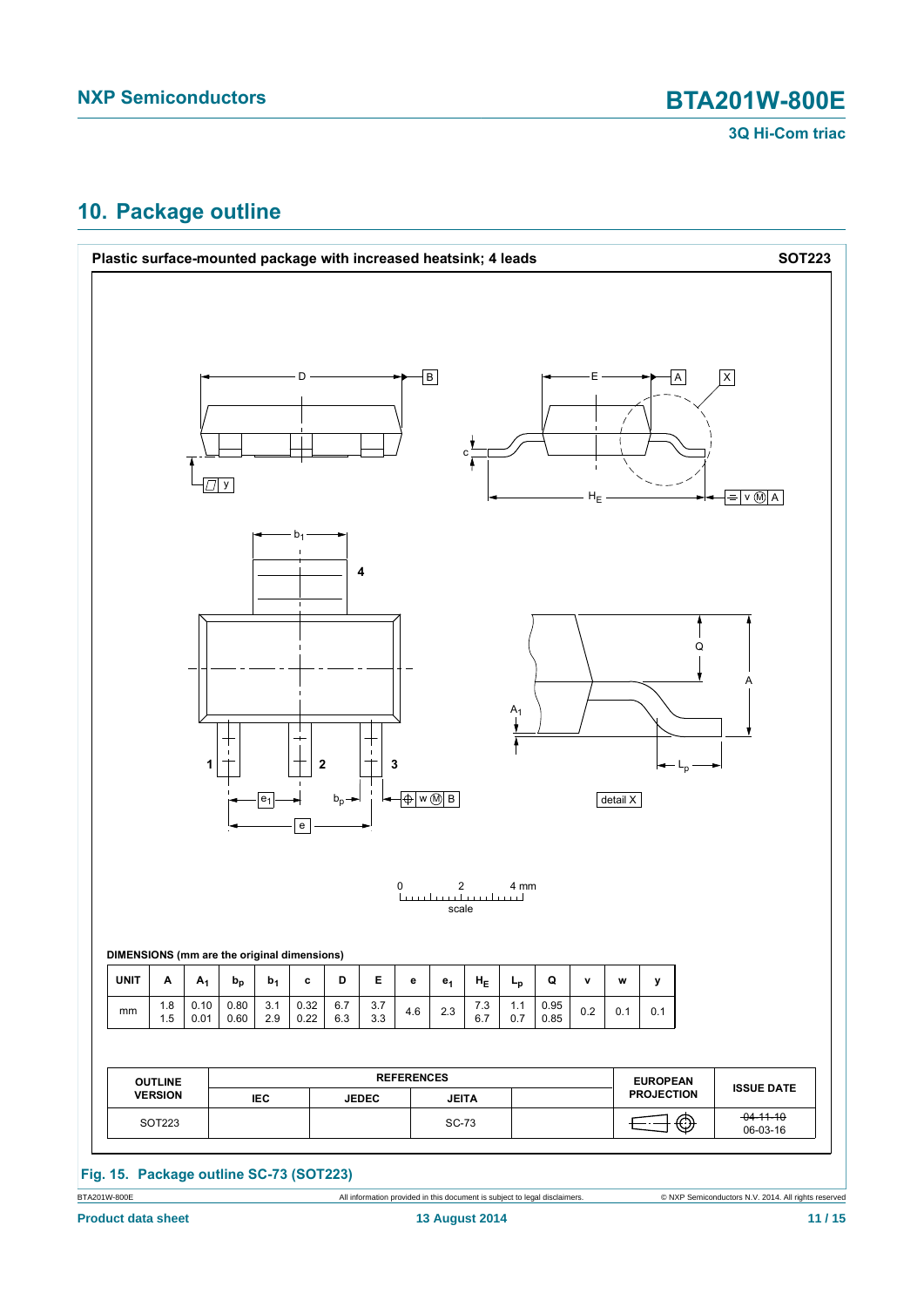### **3Q Hi-Com triac**

## <span id="page-11-0"></span>**11. Soldering**



BTA201W-800E All information provided in this document is subject to legal disclaimers. © NXP Semiconductors N.V. 2014. All rights reserved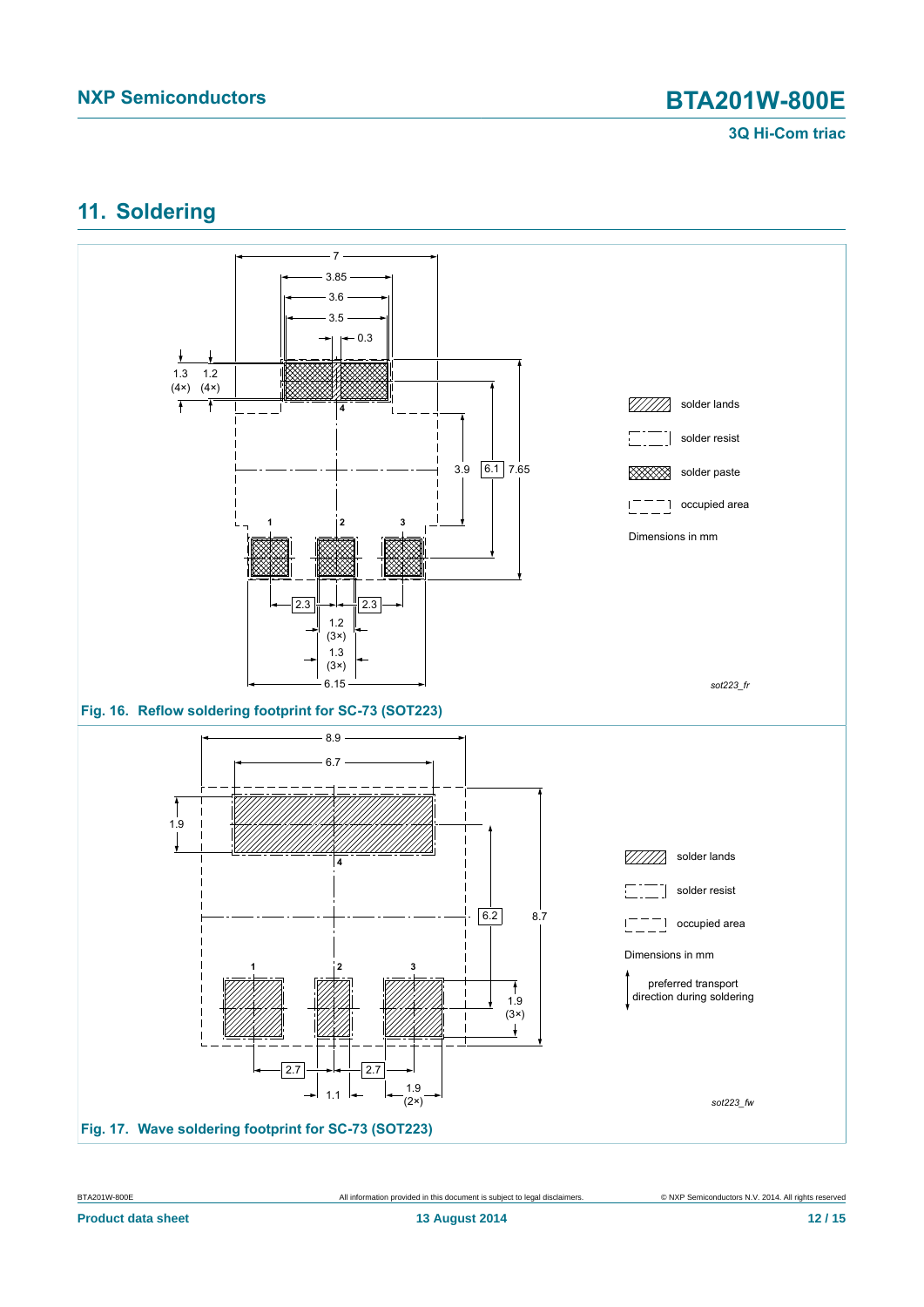#### **3Q Hi-Com triac**

## <span id="page-12-1"></span><span id="page-12-0"></span>**12. Legal information**

### <span id="page-12-2"></span>**12.1 Data sheet status**

| <b>Document</b><br>status [1][2]     | <b>Product</b><br>status [3] | <b>Definition</b>                                                                           |
|--------------------------------------|------------------------------|---------------------------------------------------------------------------------------------|
| Objective<br>[short] data<br>sheet   | Development                  | This document contains data from<br>the objective specification for product<br>development. |
| Preliminary<br>[short] data<br>sheet | Qualification                | This document contains data from the<br>preliminary specification.                          |
| Product<br>[short] data<br>sheet     | Production                   | This document contains the product<br>specification.                                        |

[1] Please consult the most recently issued document before initiating or completing a design.

[2] The term 'short data sheet' is explained in section "Definitions".

The product status of device(s) described in this document may have changed since this document was published and may differ in case of multiple devices. The latest product status information is available on the Internet at URL http://www.nxp.com.

### <span id="page-12-3"></span>**12.2 Definitions**

**Preview** — The document is a preview version only. The document is still subject to formal approval, which may result in modifications or additions. NXP Semiconductors does not give any representations or warranties as to the accuracy or completeness of information included herein and shall have no liability for the consequences of use of such information.

**Draft** — The document is a draft version only. The content is still under internal review and subject to formal approval, which may result in modifications or additions. NXP Semiconductors does not give any representations or warranties as to the accuracy or completeness of information included herein and shall have no liability for the consequences of use of such information.

**Short data sheet** — A short data sheet is an extract from a full data sheet with the same product type number(s) and title. A short data sheet is intended for quick reference only and should not be relied upon to contain detailed and full information. For detailed and full information see the relevant full data sheet, which is available on request via the local NXP Semiconductors sales office. In case of any inconsistency or conflict with the short data sheet, the full data sheet shall prevail.

**Product specification** — The information and data provided in a Product data sheet shall define the specification of the product as agreed between NXP Semiconductors and its customer, unless NXP Semiconductors and customer have explicitly agreed otherwise in writing. In no event however, shall an agreement be valid in which the NXP Semiconductors product is deemed to offer functions and qualities beyond those described in the Product data sheet.

### <span id="page-12-4"></span>**12.3 Disclaimers**

**Limited warranty and liability** — Information in this document is believed to be accurate and reliable. However, NXP Semiconductors does not give any representations or warranties, expressed or implied, as to the accuracy or completeness of such information and shall have no liability for the consequences of use of such information. NXP Semiconductors takes no responsibility for the content in this document if provided by an information source outside of NXP Semiconductors.

In no event shall NXP Semiconductors be liable for any indirect, incidental, punitive, special or consequential damages (including - without limitation lost profits, lost savings, business interruption, costs related to the removal or replacement of any products or rework charges) whether or not such damages are based on tort (including negligence), warranty, breach of contract or any other legal theory.

Notwithstanding any damages that customer might incur for any reason whatsoever, NXP Semiconductors' aggregate and cumulative liability towards customer for the products described herein shall be limited in accordance with the *Terms and conditions of commercial sale* of NXP Semiconductors.

**Right to make changes** — NXP Semiconductors reserves the right to make changes to information published in this document, including without limitation specifications and product descriptions, at any time and without notice. This document supersedes and replaces all information supplied prior to the publication hereof.

**Suitability for use** — NXP Semiconductors products are not designed, authorized or warranted to be suitable for use in life support, life-critical or safety-critical systems or equipment, nor in applications where failure or malfunction of an NXP Semiconductors product can reasonably be expected to result in personal injury, death or severe property or environmental damage. NXP Semiconductors and its suppliers accept no liability for inclusion and/or use of NXP Semiconductors products in such equipment or applications and therefore such inclusion and/or use is at the customer's own risk.

**Quick reference data** — The Quick reference data is an extract of the product data given in the Limiting values and Characteristics sections of this document, and as such is not complete, exhaustive or legally binding.

**Applications** — Applications that are described herein for any of these products are for illustrative purposes only. NXP Semiconductors makes no representation or warranty that such applications will be suitable for the specified use without further testing or modification.

Customers are responsible for the design and operation of their applications and products using NXP Semiconductors products, and NXP Semiconductors accepts no liability for any assistance with applications or customer product design. It is customer's sole responsibility to determine whether the NXP Semiconductors product is suitable and fit for the customer's applications and products planned, as well as for the planned application and use of customer's third party customer(s). Customers should provide appropriate design and operating safeguards to minimize the risks associated with their applications and products.

NXP Semiconductors does not accept any liability related to any default, damage, costs or problem which is based on any weakness or default in the customer's applications or products, or the application or use by customer's third party customer(s). Customer is responsible for doing all necessary testing for the customer's applications and products using NXP Semiconductors products in order to avoid a default of the applications and the products or of the application or use by customer's third party customer(s). NXP does not accept any liability in this respect.

**Limiting values** — Stress above one or more limiting values (as defined in the Absolute Maximum Ratings System of IEC 60134) will cause permanent damage to the device. Limiting values are stress ratings only and (proper) operation of the device at these or any other conditions above those given in the Recommended operating conditions section (if present) or the Characteristics sections of this document is not warranted. Constant or repeated exposure to limiting values will permanently and irreversibly affect the quality and reliability of the device.

**Terms and conditions of commercial sale** — NXP Semiconductors products are sold subject to the general terms and conditions of commercial sale, as published at<http://www.nxp.com/profile/terms>, unless otherwise agreed in a valid written individual agreement. In case an individual agreement is concluded only the terms and conditions of the respective agreement shall apply. NXP Semiconductors hereby expressly objects to applying the customer's general terms and conditions with regard to the purchase of NXP Semiconductors products by customer.

**No offer to sell or license** — Nothing in this document may be interpreted or construed as an offer to sell products that is open for acceptance or the

BTA201W-800E All information provided in this document is subject to legal disclaimers. © NXP Semiconductors N.V. 2014. All rights reserved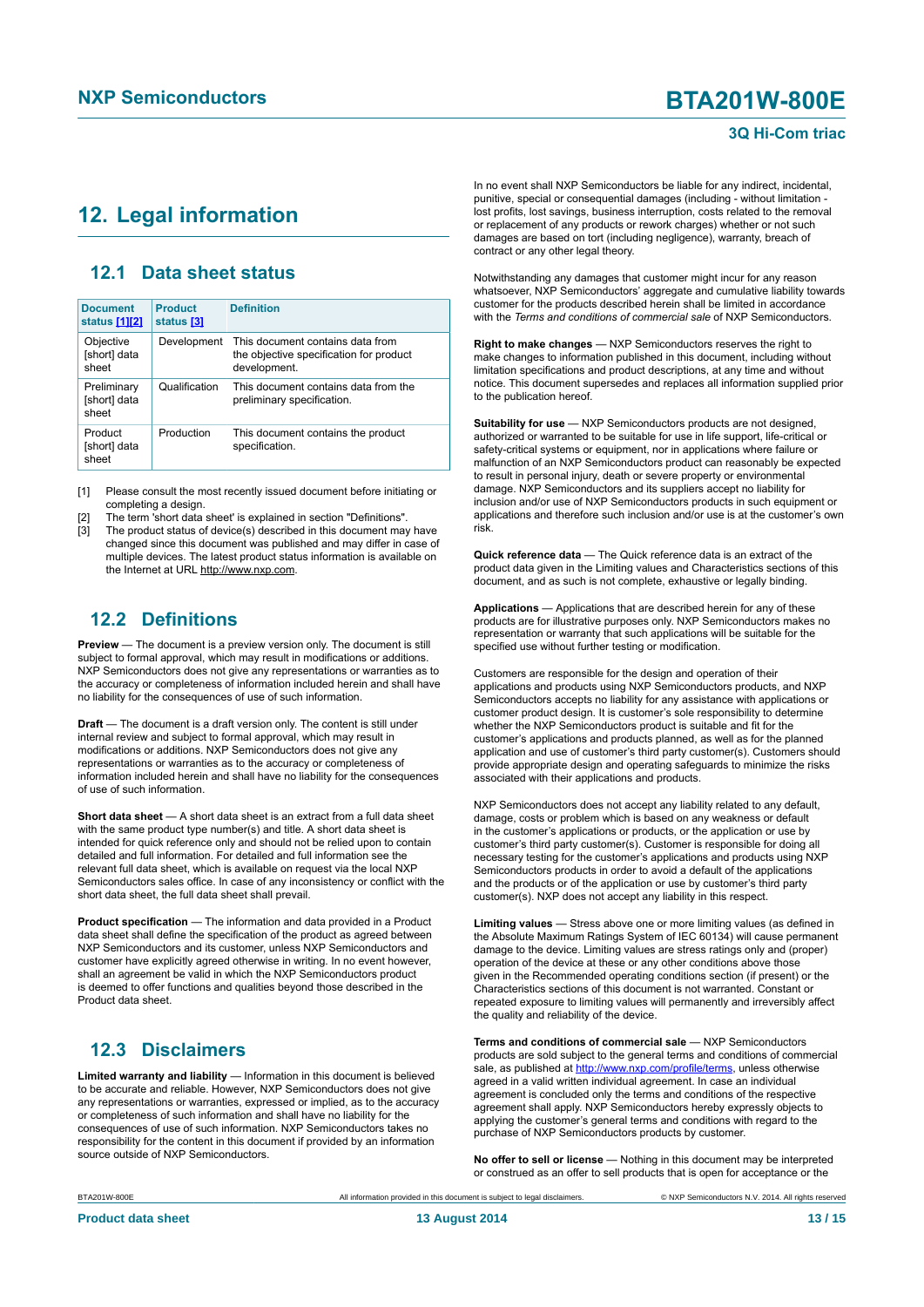grant, conveyance or implication of any license under any copyrights, patents or other industrial or intellectual property rights.

**Export control** — This document as well as the item(s) described herein may be subject to export control regulations. Export might require a prior authorization from competent authorities.

**Non-automotive qualified products** — Unless this data sheet expressly states that this specific NXP Semiconductors product is automotive qualified, the product is not suitable for automotive use. It is neither qualified nor tested in accordance with automotive testing or application requirements. NXP Semiconductors accepts no liability for inclusion and/or use of nonautomotive qualified products in automotive equipment or applications.

In the event that customer uses the product for design-in and use in automotive applications to automotive specifications and standards, customer (a) shall use the product without NXP Semiconductors' warranty of the product for such automotive applications, use and specifications, and (b) whenever customer uses the product for automotive applications beyond NXP Semiconductors' specifications such use shall be solely at customer's own risk, and (c) customer fully indemnifies NXP Semiconductors for any liability, damages or failed product claims resulting from customer design and use of the product for automotive applications beyond NXP Semiconductors' standard warranty and NXP Semiconductors' product specifications.

**Translations** — A non-English (translated) version of a document is for reference only. The English version shall prevail in case of any discrepancy between the translated and English versions.

## <span id="page-13-0"></span>**12.4 Trademarks**

Notice: All referenced brands, product names, service names and trademarks are the property of their respective owners.

**Adelante**, **Bitport**, **Bitsound**, **CoolFlux**, **CoReUse**, **DESFire**, **EZ-HV**, **FabKey**, **GreenChip**, **HiPerSmart**, **HITAG**, **I²C-bus** logo, **ICODE**, **I-CODE**, **ITEC**, **Labelution**, **MIFARE**, **MIFARE Plus**, **MIFARE Ultralight**, **MoReUse**, **QLPAK**, **Silicon Tuner**, **SiliconMAX**, **SmartXA**, **STARplug**, **TOPFET**, **TrenchMOS**, **TriMedia** and **UCODE** — are trademarks of NXP Semiconductors N.V.

**HD Radio** and **HD Radio** logo — are trademarks of iBiquity Digital Corporation.